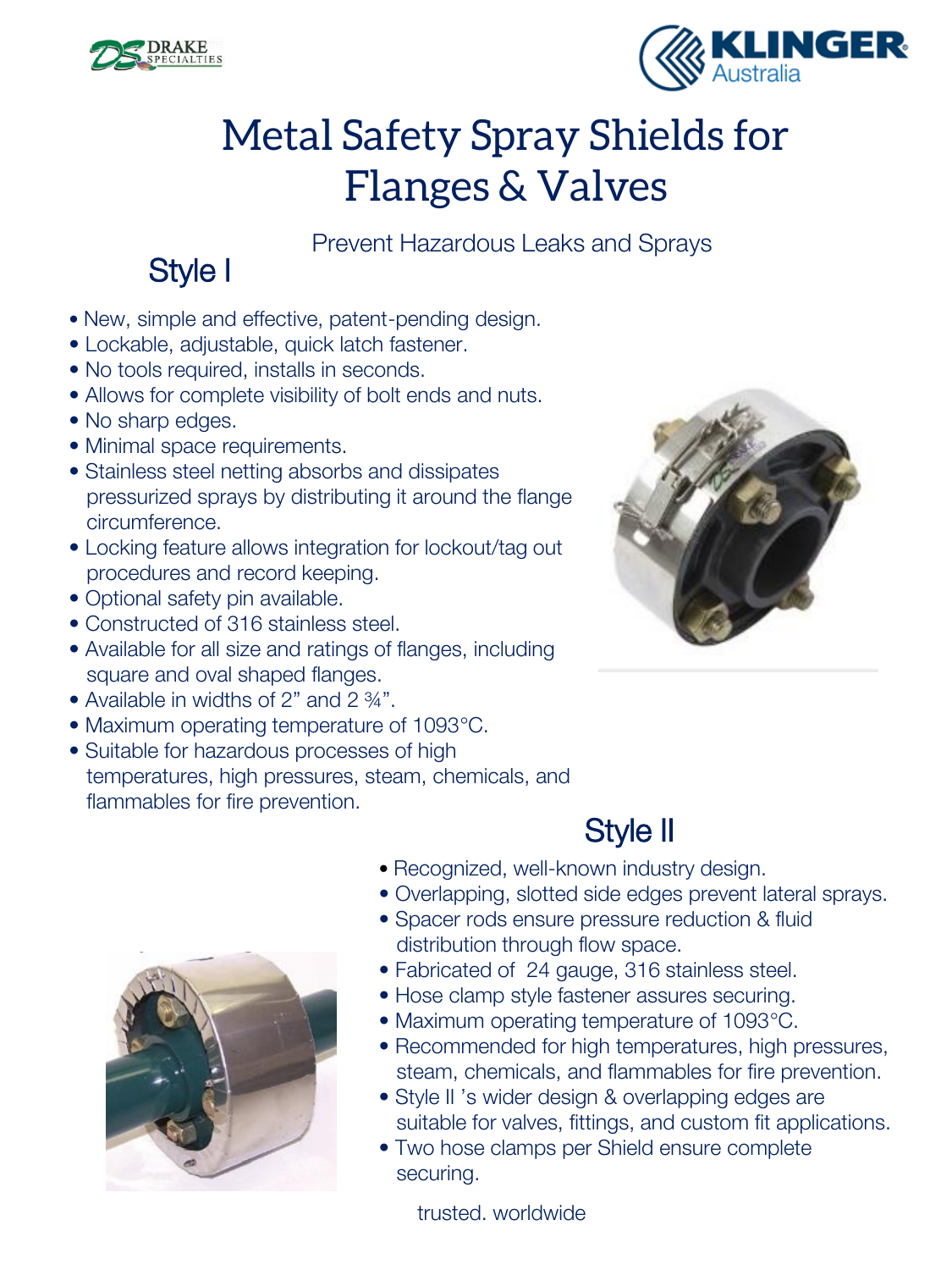Style II Valve Shields available for:



- Ball Valves
- Butterfly valves
- Plug Valves
- Check Valves
- Gate Valve Bonnets
- Globe Valve Bonnets





Style II Options

- Optional anti-spray screen liner reduces splashing.
- Optional gasket liners.
- Optional drain nipple benefits:
- Drain port for visual inspection.
- Vent port for complete air circulation.
- Connection point for spill recovery and secondary containment related purposes.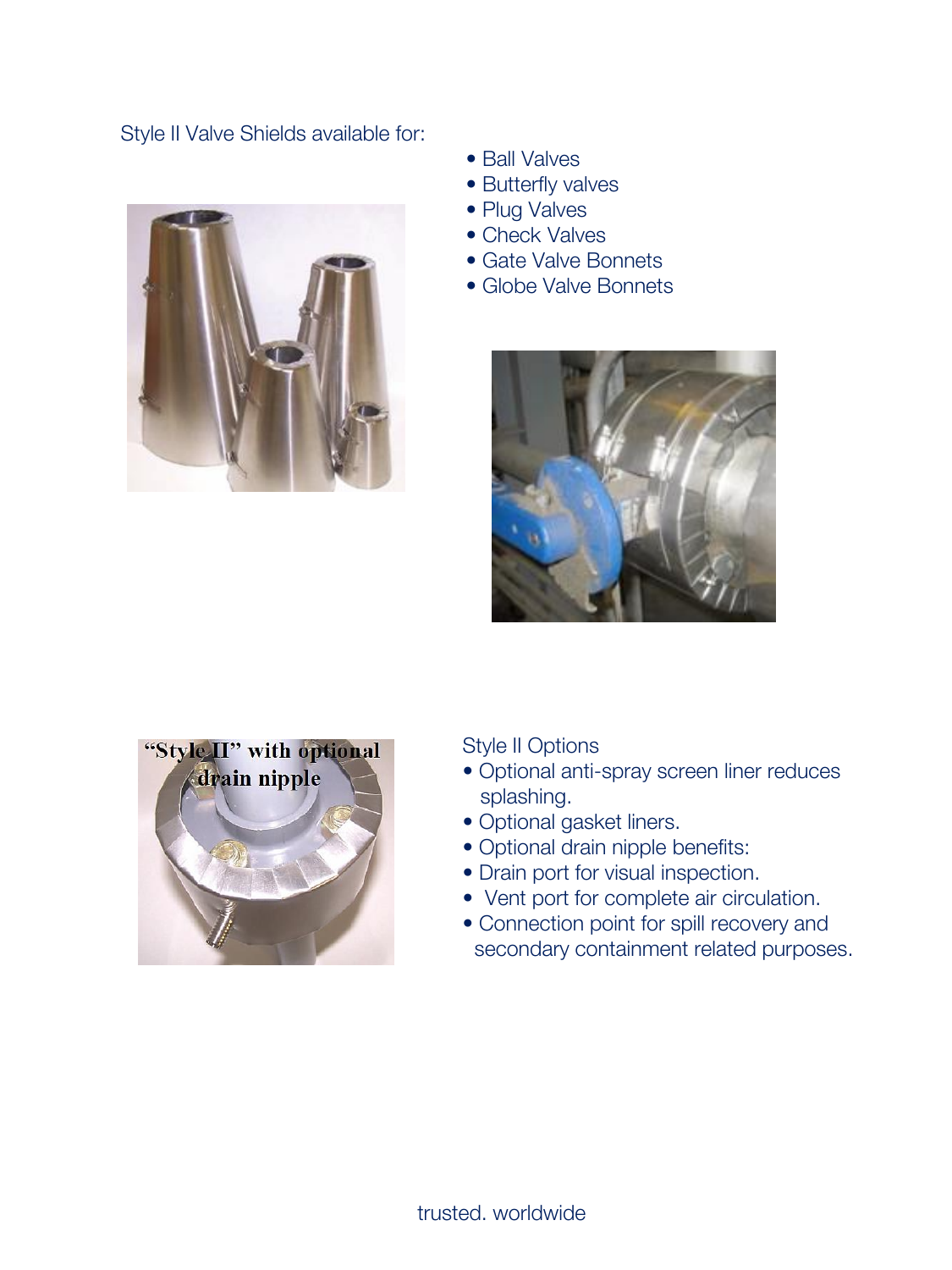# SS Flange Shields-Style I



- New, simple & effective patented design.
- 316 SS construction.
- Allows for complete visibility of bolt ends and nuts.
- No sharp edges, re-usable.
- Available in widths of 2" and 2 ¾".
- Max temp. 2000°F/1093°C.
- Min. temp -383ºF/-195ºC.
- Max deflective pressure 3000 psi.
- Excellent for high temperatures, high pressures, aggressive chemicals, & flammables for fire prevention.
- Suitable for cryogenic service-LNG.

#### Style I - Design Features



- Layers of stainless netting absorbs and dissipates pressurized spray.
- No tools required, installs quickly via adjustable clamp.
- Lockable, adjustable, quick-latch fastener clamp.
- Locking feature accepts safety pin or lockout/tagout devices.
- SS safety pin for secondary locking:
	- Vibration purposes
	- Construction areas
	- Final inspection.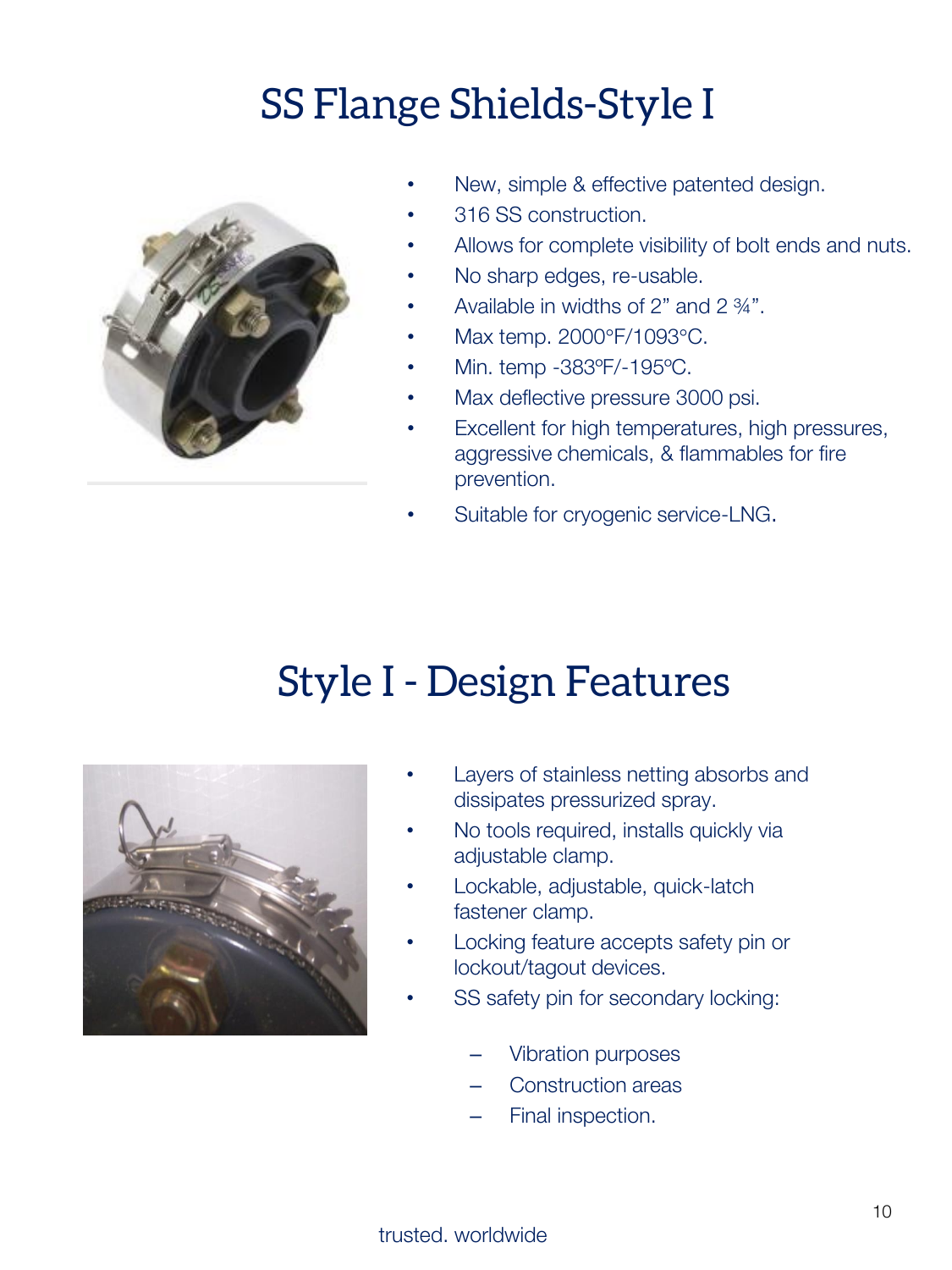### Style I – Locking Feature



- Accepts lockout/tagout tags to incorporate with plant lockout/tagout procedures and standards.
- Accepts tags for recordkeeping installation date, inspection date, etc.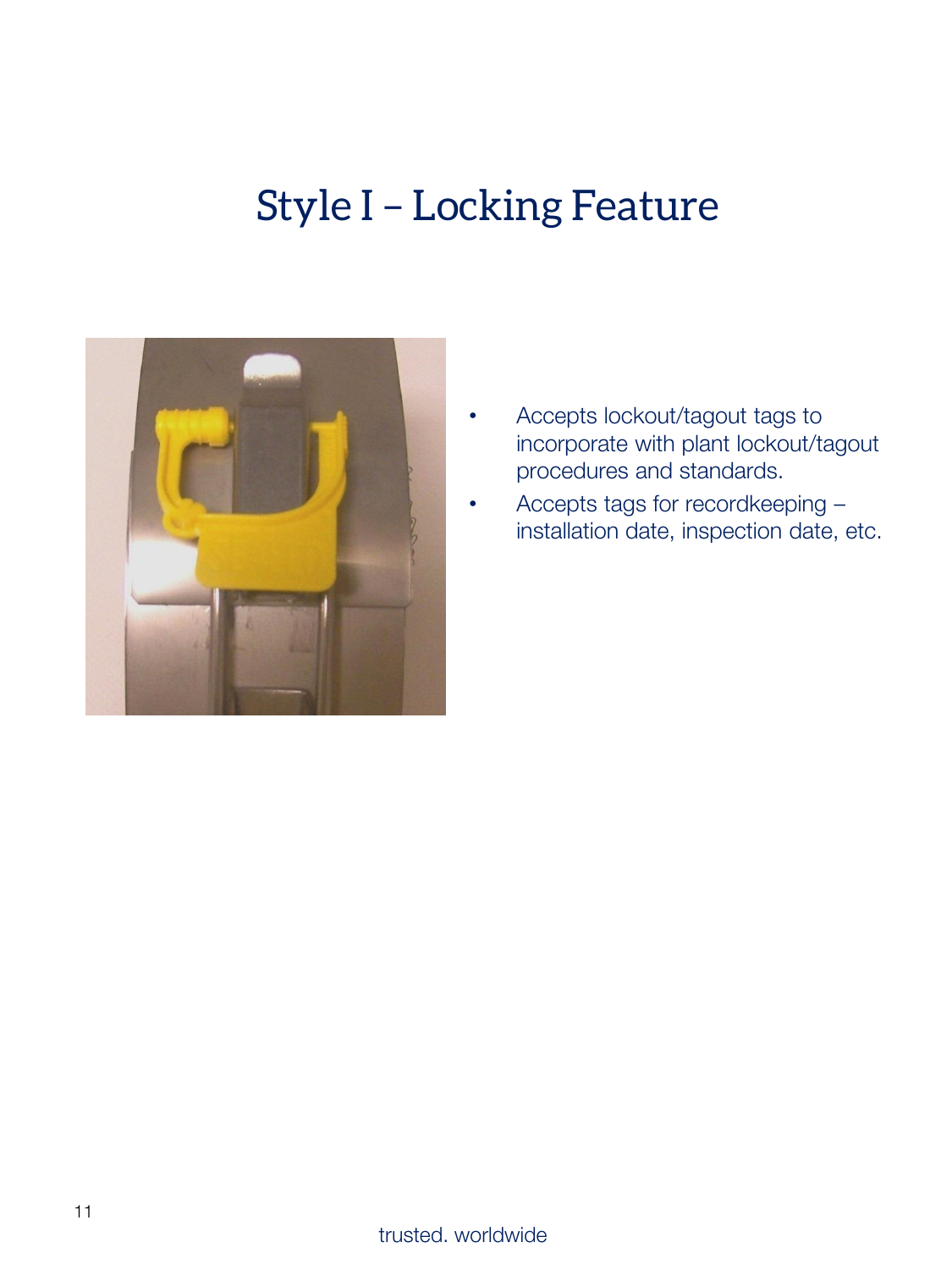## Photo of Actual Spray

- Here is a picture of a pressurized spray. A worker within 10 feet of the flange would get sprayed.
- What if this spray was acid, caustic or a flammable liquid?



### Photo of Shield in Action



- Picture of same actual pressurized spray, yet under control with Spray Shield.
- Notice how pressure is minimized and fluid simply drips down.